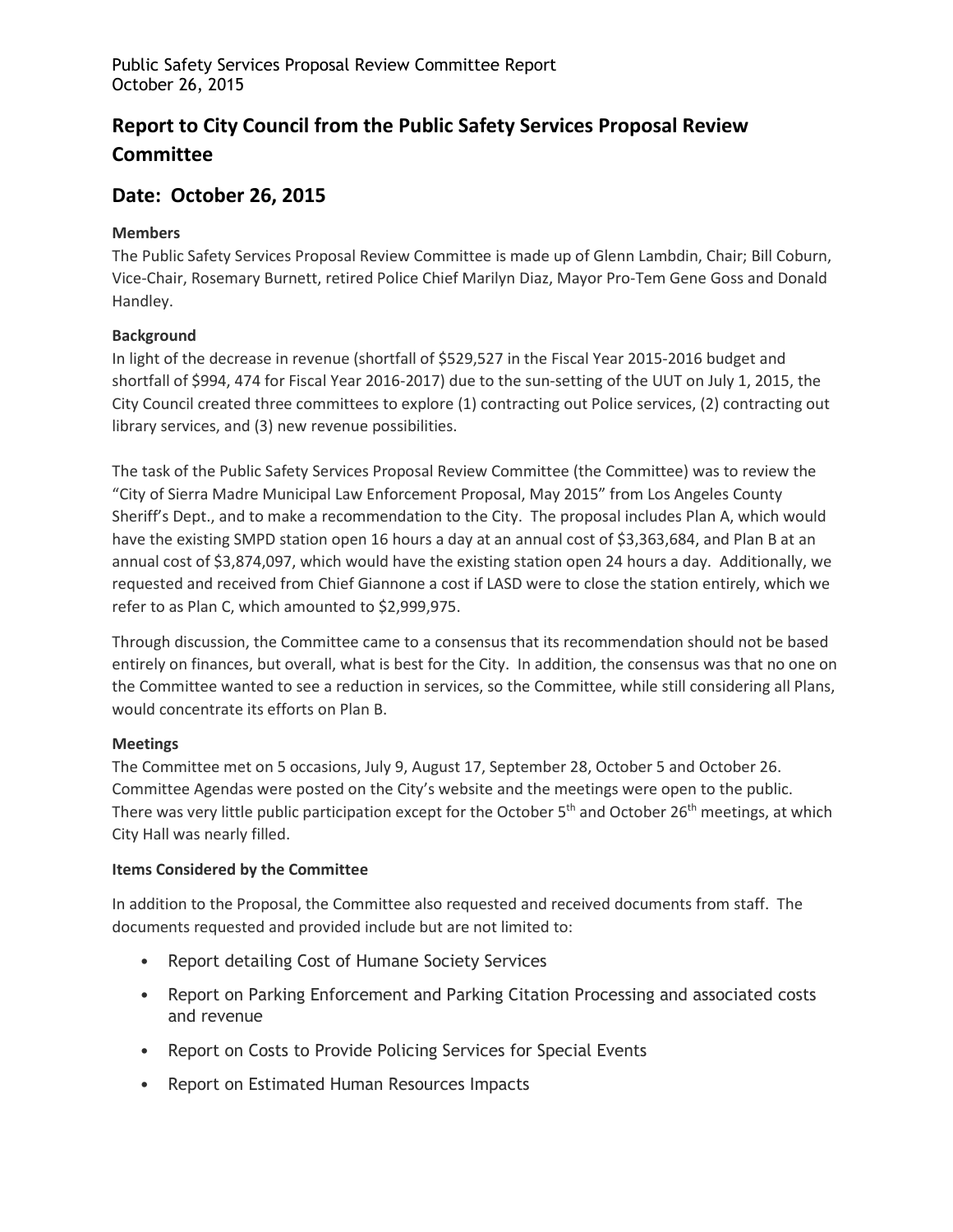# Public Safety Services Proposal Review Committee Report October 26, 2015

- Report on Cost Savings Proposals from SMPD; Levels 1, 2 and 3
- Report of Start-Up Costs to Re-Establish the Police Department (if the City contracted with LASD and it did not work out)
- SMPD Line Item Budget
- Contract vs. In-House Cost Comparison Spreadsheet for Years 1 through 8, including a 3% CPI increase and with and without a 5% projected increase in Personnel Costs
- Report with answers to questions prepared by the Committee Members and the Public to which LASD was asked to respond

In addition to the referenced documents, the Committee considered input from the public, which consisted of many e-mails from residents, attached to this report, as well as comments from residents at both the October 5<sup>th</sup> and 26<sup>th</sup> meetings.

### **Public Input**

E-mails previously mentioned are available as an attachment to this report. This section concentrates on the input received from residents at the meetings of October 5<sup>th</sup> and October 26<sup>th</sup>. At the October 5<sup>th</sup> meeting, a total of 23 residents spoke to the Committee during public comment, ranging from recent arrivals to lifetime residents. Of the 23, 22 spoke in favor of keeping the department. The 23<sup>rd</sup> did not recommend either way, see below. Comments made by some of the residents (in no particular order) included but are not limited to:

- Concerns by several regarding response times
- Concerns by several regarding property values
- Several people stated their willingness to pay
- Multiple people offered to volunteer time
- Concerned parents have to make sure their children are safe in their school
- Comments by several residents that they moved here for a sense of security provided by the fact the City has its own PD
- Concerns by several that personal service would be diminished, particularly as regards "nuisance calls" such as dogs barking, cars parked more than 3 days, etc.
- One resident spoke of concerns regarding unintended consequences, i.e., people feeling less safe more likely to arm themselves with negative impacts, followed shortly thereafter by a speaker who stated that she would in fact feel a need to arm herself if the LASD were brought in.
- Concerns that level of force used by LASD is too much for this town
- Concern was mentioned about liability to the City with LASD vs. SMPD
- 25 year resident and former Sheriff stated he was opposed to bringing in the Sheriff's, saying that they are "not a good fit for this town